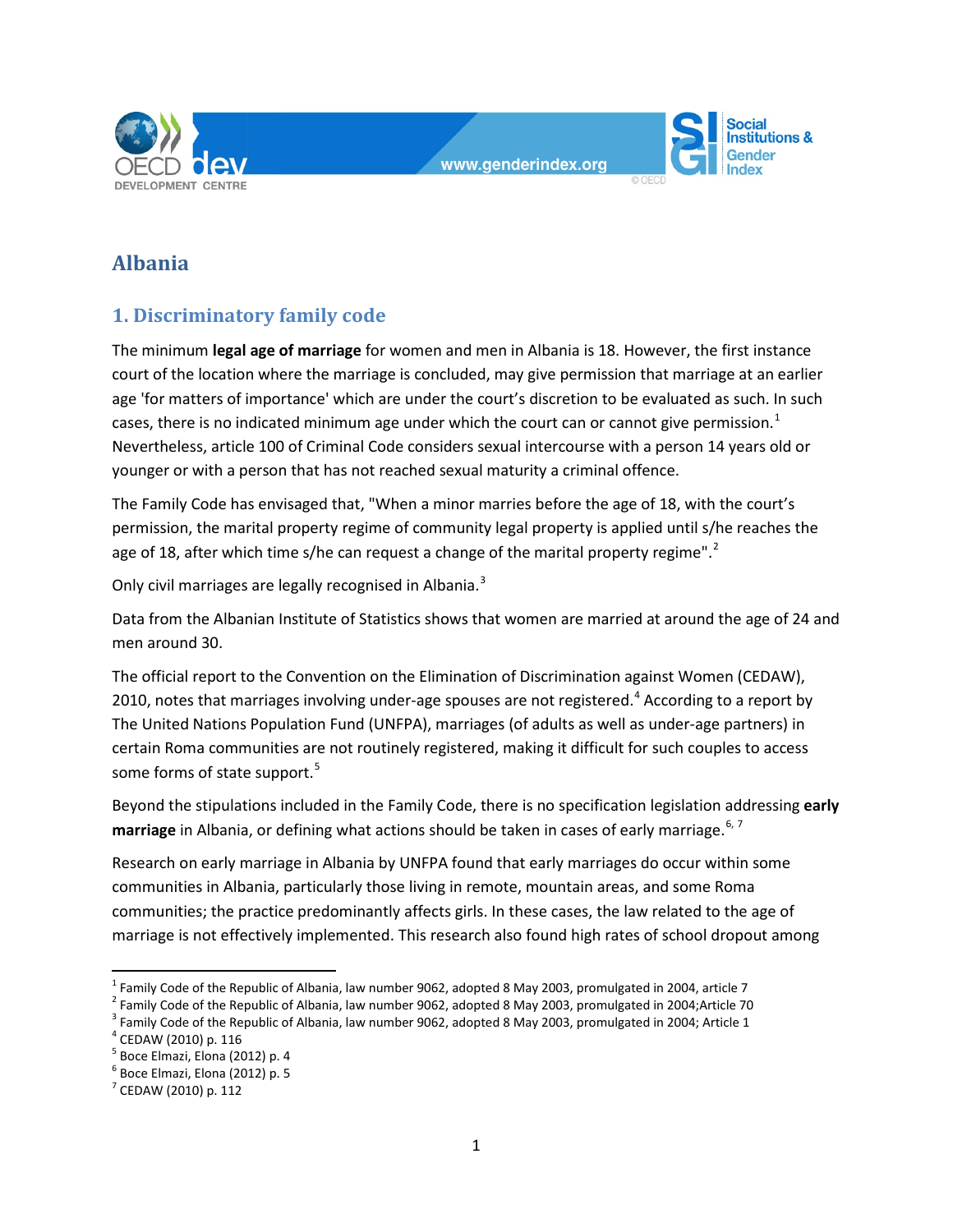adolescent girls in these communities, which was identified as being strongly linked to the practice of early marriage.<sup>[8](#page-1-0)</sup> A shadow report submitted to CEDAW in 2010 by the Albanian Coalition for the Preparation of Alternative Reports (ACPAR) also mentions high numbers of early marriages among the Roma and Egyptian minorities.<sup>[9](#page-1-1)</sup> In its concluding observations on Albania's 2010 report, the CEDAW committee expressed its concern at the state's ongoing lack of action in regard to challenging early marriage, and other discriminatory marriage practices. In particular, it raised alarm at the re-emergence and influence of customary law, *kanun*, in northern Albania, and the impact that this is having in regard to violations of women's rights in general and in relation to consent and equality in marriage. The UN Human Rights Council (HRC) also drew attention to discrimination that women face under *kanun* in its report prior to the Universal Periodic Review for Albania.<sup>[10,](#page-1-2) [11](#page-1-3)</sup>

Under the Family Code, Albanian parents share equal parental responsibility, and have the same rights and obligations towards their children.<sup>[12](#page-1-4)</sup> Parental responsibility is governed by the Family Code.<sup>[13](#page-1-5)</sup> Customary and religious laws are not valid sources of law under the constitution, in regard to **parental authority** or any other matters.<sup>[14](#page-1-6)</sup>

The Family Code stipulates that mothers and fathers have equal parental rights and responsibilities over children in the event of **divorce**, and the absent parent has the right to input into decisions regarding the child's upbringing and education and has visitation rights.<sup>[15](#page-1-7)</sup>

According to the World Bank's *Women, Business and the Law* report for 2012, women and men have the same rights to be the 'head of the household' or the 'head of the family', and there is no legal requirement for women to obey their husbands.<sup>[16](#page-1-8)</sup> According to ACPAR, it appears that in practice, men are usually recognised as the head of the family, and women defer authority to them, including in regard to decisions relating to children,. $^{17}$  $^{17}$  $^{17}$ 

According to the Women, Business and the Law report, women have the same right as men to inherit property from a spouse, and sons and daughters have the same **inheritance** rights.[18](#page-1-10) These matters are legally regulated by the Civil Code in particular, as well as the Family Code in the section on issues related to matrimonial property regime.<sup>[19](#page-1-11)</sup>

- <span id="page-1-8"></span>
- <span id="page-1-9"></span>

<span id="page-1-1"></span><span id="page-1-0"></span> $^8$  Boce Elmazi, Elona (2012)<br> $^9$  ACPAR (2010)

<span id="page-1-2"></span>

<span id="page-1-4"></span><span id="page-1-3"></span>

<sup>&</sup>lt;sup>9</sup> ACPAR (2010)<br><sup>10</sup> CEDAW (2010)<br><sup>11</sup> Human Rights Council (2009)<br><sup>12</sup> Family Code of the Republic of Albania, law number 9062, adopted 8 May 2003, promulgated in 2004, Article 215<br><sup>13</sup> CEDAW (2010), p. 112-114<br><sup>14</sup> Inte

<span id="page-1-5"></span>

<span id="page-1-6"></span>

<span id="page-1-7"></span>

<span id="page-1-10"></span>

<span id="page-1-11"></span>

<sup>199863.</sup>html#sthash.YrRRcqp4.dpuf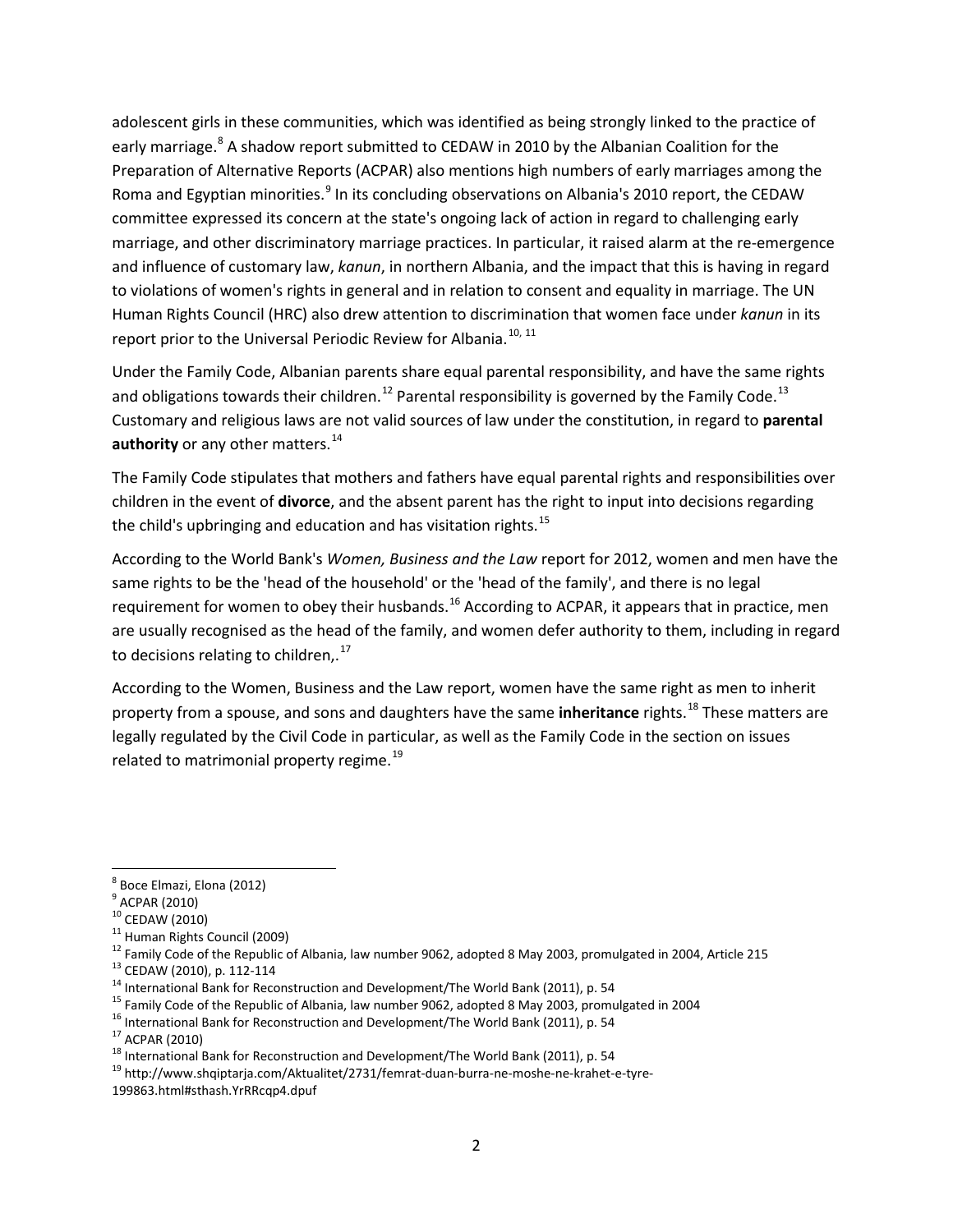Customary and religious laws are not valid sources of law under the constitution, in regard to inheritance or any other matters.<sup>[20](#page-2-0)</sup>

In practice, women rarely inherit property, either as wives or as daughters. In a marriage, it is assumed that a woman becomes a member of her husband's family, so property is passed to sons in order for it to remain in the family.

The phenomenon of disinheritance in favour of men is rare, but not because discrimination against women does not exist: rather, it reflects the fact that women have poor access to land and property in the first place.<sup>[21](#page-2-1)</sup> One of the CEDAW shadow reports for Albania draws attention to the practise of donation contracts in regard to inheritance, whereby a husband donates his portion of the household property to a third party, meaning that the wife is unable to inherit in the event that her husband dies. The report notes that there is no provision in Albanian law to protect the inheritance rights of wives and children in these cases. $^{22}$  $^{22}$  $^{22}$ 

#### *More*

Women have the same **right to initiate divorce** as men; however, divorce carries a high social stigma for women. ACPAR includes divorced women among its list of groups of women who are marginalised and discriminated against, indicating the extent to which divorce may impact women's wellbeing and wealth in Albania.<sup>[23,](#page-2-3) [24](#page-2-4)</sup> Both spouses, who are in the process of dissolution of marriage and do not yet have an irrevocable court decision for this court case, separately have the right to benefit economic aid.<sup>[25](#page-2-5)</sup>

Under the 2008 law "On gender equality in society", the **unpaid work** of women and men are considered as a contribution to family and society.<sup>[26](#page-2-6)</sup>

## **2. Restricted physical integrity**

Albania has signed and ratified the Council of Europe's 'Convention on preventing and combating violence against women and **domestic violence**'.[27](#page-2-7)

Until recently, there were no provisions in the Criminal Code addressing **domestic violence**. However, Amnesty International reports that in March 2012, amendments were introduced to the Criminal Code to include coverage of domestic violence.<sup>[28](#page-2-8)</sup> Reports and studies confirm that domestic violence in Albania continues to be a concern: 31.2% of women said that they have suffered domestic violence in a

<span id="page-2-3"></span><span id="page-2-2"></span>

<span id="page-2-5"></span><span id="page-2-4"></span>

<span id="page-2-1"></span><span id="page-2-0"></span><sup>&</sup>lt;sup>20</sup> International Bank for Reconstruction and Development/The World Bank (2011), p. 54<br><sup>21</sup> ACPAR(2010)<br><sup>22</sup> GADC, AWEN, The Network Against Gender-Based Violence and Trafficking (2010)<br><sup>23</sup> ACPAR (2010)<br><sup>24</sup> CEDAW (2010 services", changed<br><sup>26</sup> Law no.9970, dated 24.07.2008, article 23

<span id="page-2-8"></span><span id="page-2-7"></span><span id="page-2-6"></span><sup>&</sup>lt;sup>27</sup> Council of Europe Treaty Office (2013) <sup>28</sup> Amnesty International (2013) p. 20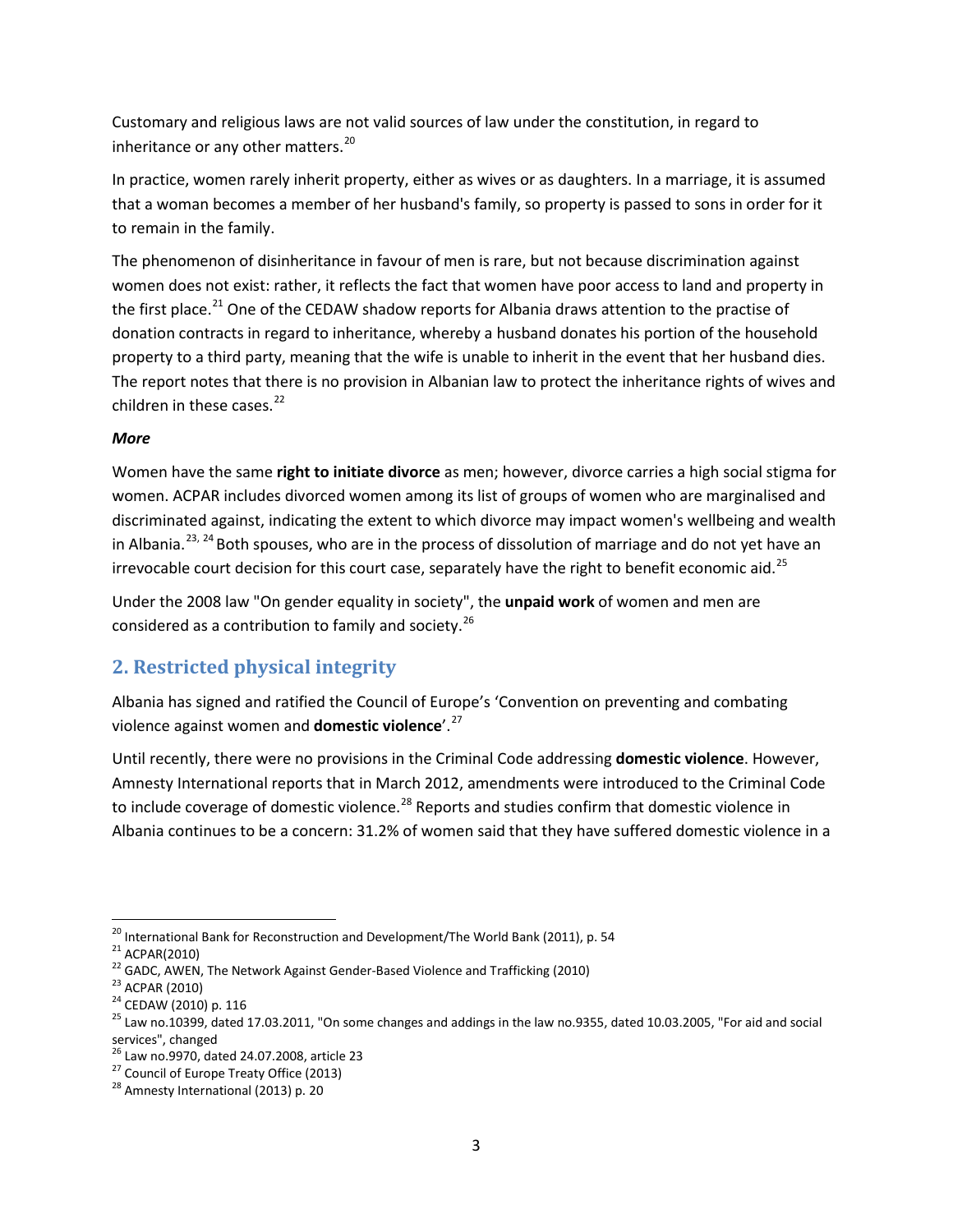marriage or an intimate relationship "during their life" and 23.8% of women had suffered from domestic violence within the 12 months prior to interview<sup>29</sup>.

According to Amnesty International, amendments to the criminal code made in April 2012 include penalties of up to five years imprisonment in cases of domestic violence; no minimum penalty is specified.<sup>[30](#page-3-1)</sup>

Domestic violence is also covered under civil law by the law 'On measures against violence in family relations'.<sup>[31](#page-3-2)</sup> The law defines domestic violence as 'any form of abuse committed by one person against another [to whom he or she is related, or used to be in a family with], which results in a violation of their physical, moral, psychological, sexual, social or economic integrity'.<sup>[32](#page-3-3)</sup> Since this is a civil law<sup>[33](#page-3-4)</sup>, it does not include any criminal penalties. However, under the law, victims can apply to the civil courts for a protection order.<sup>[34](#page-3-5)</sup>

The court decides on the request for an urgent protection order for a minor within 24 hours after the request is submitted and within 48 hours for other subjects of violence in family relations. The Police or the prosecutor's office and persons legally responsible for the children may submit the request for protection order on behalf of minors. The National Bar Association and State Commission on Juridical Aid have the responsibility to send to the courts the list of attorneys, who are authorised to provide free legal aid. Victims of domestic violence do not have to pay judicial taxes and tariffs for judicial expenses. The national mechanism for the coordination of actions and referral of domestic violence cases aims to support and rehabilitate the victims of domestic violence. It is determined by a Decision of the Council of Ministers.<sup>[35](#page-3-6)</sup> According to the official report to the Convention on the Elimination of All Forms of Discrimination against Women (CEDAW) , the law on family violence envisages a coordinated network of government institutions to respond in a timely manner to domestic violence.<sup>[36](#page-3-7)</sup>

Research by IREX in 2011 found that there were problems in the implementation of the law on family violence. For instance, staff at the Centre for Legal Civic Initiatives (Qendra per Nisma Ligjore Qytetare)(CLCI), an NGO working with victims of domestic violence, reported that there were often big gaps between a woman being granted a protection order, and the order being enforced. In some cases, this gap was lethal. The report also notes that the police often do not have adequate resources to enforce protection orders.<sup>[37](#page-3-8)</sup> According to the Women against Violence Europe (WAVE) network, only about 20% of applications for protection orders are granted.  $38$ 

<span id="page-3-1"></span>

<span id="page-3-2"></span>

<span id="page-3-3"></span>

<span id="page-3-4"></span>

<span id="page-3-6"></span><span id="page-3-5"></span>

<span id="page-3-0"></span><sup>&</sup>lt;sup>29</sup> OECD (2014), *Gender Institutions and Development Database*, http://stats.oecd.org<br><sup>30</sup> Amnesty International (2013) p. 20<br><sup>31</sup> CEDAW (2010a), p. 12-13<br><sup>32</sup> Law 'On measures against violence in family relations', Law violence in family relations", changed<br><sup>36</sup> CEDAW (2010a), p. 12-13

<span id="page-3-9"></span><span id="page-3-8"></span><span id="page-3-7"></span> $37$  Orndorff, Sarah (2011), p. 4<br> $38$  Women Against Violence Europe (WAVE) (2011) (accessed 27 June 2013)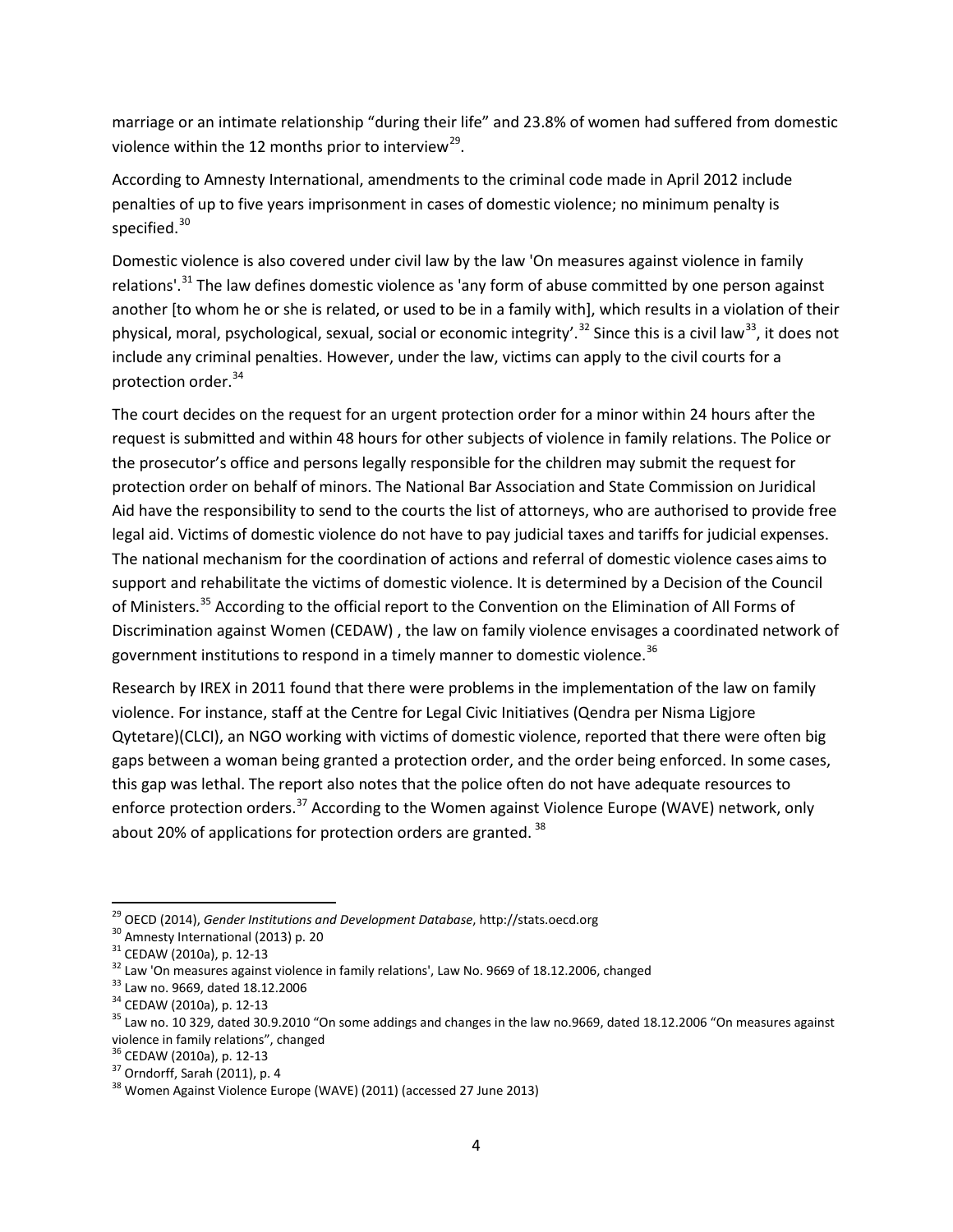2011 Decision of the Council of Ministers no.334, established the Mechanism of Coordination and Referral of cases of domestic violence.<sup>[39](#page-4-0)</sup> Data is available in a number of municipalities in Albania, in which this mechanism is established. The Ministry of Youth and Social Welfare, UNDP, and members of the Network against Gender Based Violence and Trafficking are working in different municipalities<sup>[40](#page-4-1)</sup> and offer data on the work of this Mechanism.

In the past, domestic violence was considered to be a private matter, and few women reported it for fear of reprisal or shame. Reporting rates do appear to have increased, partly, it is thought, as a result of increased awareness around the 2006 family violence law. According to IREX, the number of cases of domestic violence reported rose from 300 in 2007 to 1300 in 2010.<sup>[41](#page-4-2)</sup> Amnesty International reports that this is changing, particularly in urban areas with more women coming forward to report abuse (although some are then pressured into retracting their claims). In 2012, 2526 cases of family violence were reported. $42, 43$  $42, 43$  $42, 43$ 

The 2006 law, "On measures against violence in family relations", envisaged that in cases when the lawsuit on issuing protection order is submitted by the police or the prosecutor's office, the court is obliged to continue with the case, even if the victim of domestic violence has withdrawn from the process.[44](#page-4-5)

Under a 2011 Order of the Prime Minister, the National Centre for treatment of victims of domestic violence was established. This was accompanied by a law to allow victims to benefit from economic aid for the period of availability of an urgent protection order or protection order.<sup>[45](#page-4-6)</sup>

Rape is a criminal offence under Albania's criminal code.<sup>[46](#page-4-7)</sup> According to the CEDAW shadow report by the Albanian Coalition for the Preparation of Alternative Reports (ACPAR), rape cases can only be prosecuted if it is shown that the victim physically resisted the attack.<sup>[47](#page-4-8)</sup> Marital rape is not included.

In 2013, penalties for rape were changed as follows: the minimum penalty for imprisonment ranges from three to ten years; gang rape or rape that leads to "serious health consequences" for the victim is punished with imprisonment from five to fifteen years; when the offense leads to death or suicide of the victim, the punishment is imprisonment from ten to twenty years. $48$ 

The 2008 Law on Gender Equality includes a definition of **sexual harassment**, and requires employers to protect employees from harassment and sexual harassment in the work place.<sup>[49](#page-4-10)</sup> This law defines sexual

 $\overline{\phantom{a}}$ 

<span id="page-4-1"></span><span id="page-4-0"></span><sup>&</sup>lt;sup>40</sup> This network works in ten municipalities, Shkodër, Rrëshen, Berat, Vlorë, Pogradec, Pukë, Lezhë, Elbasan, Manzë, and Tirana District 6, with the support from UN Trust Fund project. http://www.stopdhunes.com/eng/<br><sup>41</sup> Orndorff, Sarah (2011), p. 4<br><sup>42</sup> Amnesty International (2010), p. 10<br><sup>43</sup> Amnesty International (2013, p. 20<br><sup>44</sup> Law no.9669, d

<span id="page-4-2"></span>

<span id="page-4-3"></span>

<span id="page-4-4"></span>

<span id="page-4-5"></span>

<span id="page-4-6"></span>services", changed, article 2<br><sup>46</sup> Criminal Code, 7895, dated 27 January 1995, Article 102

<span id="page-4-9"></span><span id="page-4-8"></span><span id="page-4-7"></span><sup>&</sup>lt;sup>47</sup> Albanian Coalition for the Preparation of Alternative Reports (ACPAR) (2010), p. 15<br><sup>48</sup> Law no.8733, date 24.1.2001, article 17. Law 144/2013, date 2.5.2013, article 21<br><sup>49</sup> Law 'On gender equality in society', 2008

<span id="page-4-10"></span>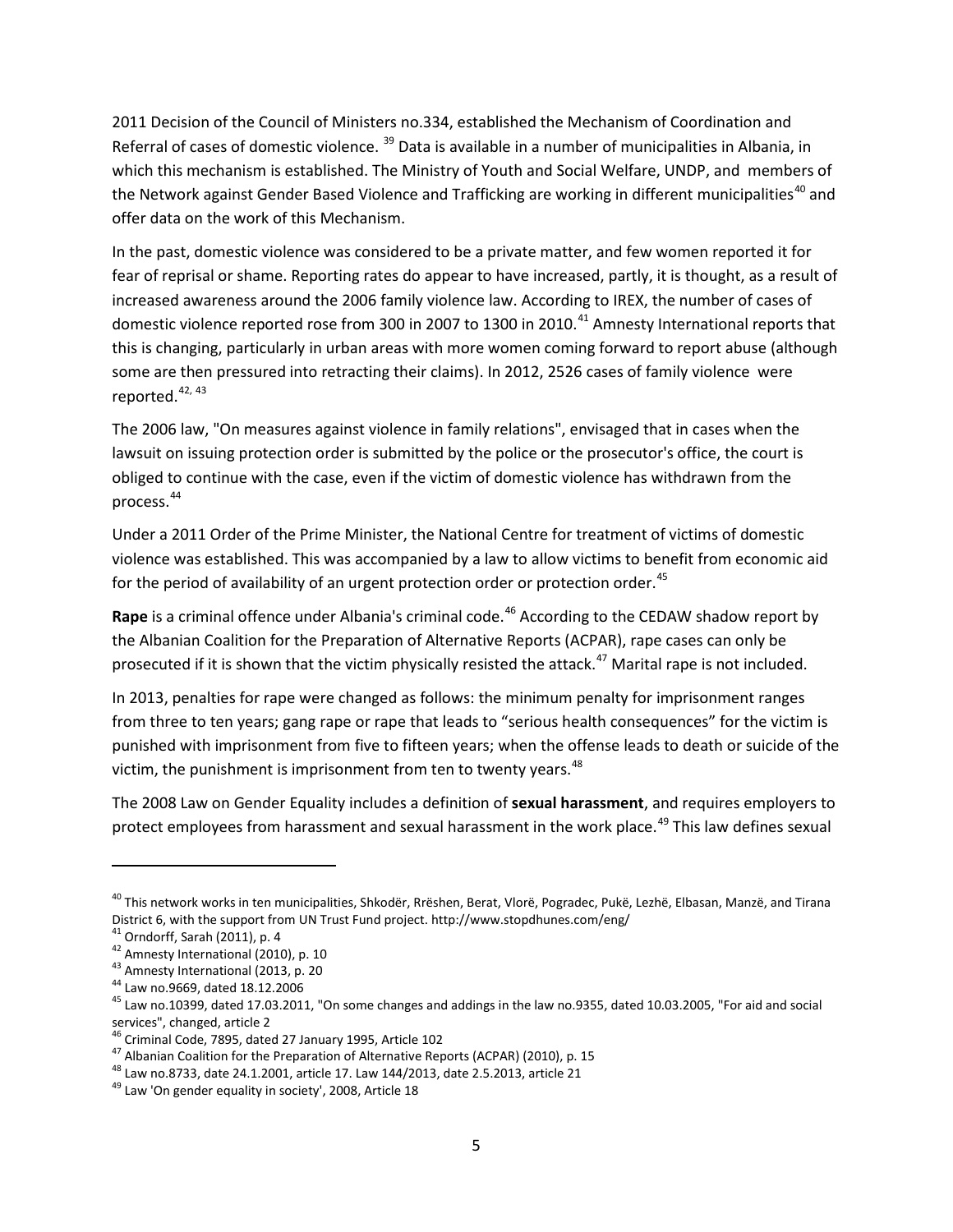harassment as any kind of unwelcome conduct, by means of words or actions, physical or symbolic, of a sexual character, which aims at or leads to the violation of personal dignity, especially when creates a threatening, hostile, humiliating, disparaging or insulting environment. Article 18 also sets responsibilities for the employer to take preventive measures and define disciplinary sanctions. Sexual harassment is also prohibited under the Labour Code.<sup>[50](#page-5-0)</sup>

The Convention on the Elimination of all forms of Discrimination against Women (CEDAW) report states that women are reluctant to complain of sexual harassment in the workplace, for fear of losing their jobs. The shadow report to the CEDAW Committee by The Gender Alliance for Development Centre (GADC) remarks that in addition, women do not file complaints regarding sexual harassment because they do not have faith in the justice system to protect them.<sup>[51](#page-5-1), [52](#page-5-2)</sup>

In its Concluding Observations on Albania in 2010, the CEDAW Committee noted its regret that in cases of sexual harassment in the workplace, the burden of proof falls on the victim.<sup>[53](#page-5-3)</sup> Both the official CEDAW report and the GADC shadow report note the lack of data on the number of sexual harassment cases that have been prosecuted.<sup>[54,](#page-5-4) [55](#page-5-5)</sup>

The official CEDAW report notes that there are no mechanisms in place within the Labour Code to enable a victim of sexual harassment to file a complaint.<sup>[56](#page-5-6)</sup> A similar point is made by ACPAR in its CEDAW shadow report, which calls for the creation of procedural mechanisms to deal with cases of sexual harassment, the provision of better legal protection for victims, and a clearer definition of what constitutes sexual harassment.<sup>[57](#page-5-7)</sup>

There is no evidence that **female genital mutilation** is practised.

#### *More*

Abortion is available on demand in Albania.<sup>[58](#page-5-8)</sup> The Albanian Criminal Code criminalises the act of interrupting pregnancy without the consent of women, or those conducted in unauthorised places by unlicensed persons.<sup>[59](#page-5-9) [60](#page-5-10)</sup>

There have been documented cases of abduction for **forced marriage** (bride kidnapping) in Albania.<sup>[61](#page-5-11)</sup> A very real fear of kidnapping is cited by the 2010 report to the CEDAW committee as one of the reasons parents are reluctant to send older girls to school in rural areas. Fear of abduction was also cited in

<span id="page-5-0"></span>

<span id="page-5-2"></span><span id="page-5-1"></span>

<sup>&</sup>lt;sup>50</sup> Labour Code, Article 32<br><sup>51</sup> CEDAW (2010) p. 79<br><sup>52</sup> GADC, AWEN, The Network Against Gender-Based Violence and Trafficking (2010), p. 14-15<br><sup>54</sup> CEDAW (2010a) p. 78<br><sup>54</sup> CEDAW (2010a) p. 78<br><sup>55</sup> GADC, AWEN, The Networ

<span id="page-5-3"></span>

<span id="page-5-4"></span>

<span id="page-5-5"></span>

<span id="page-5-6"></span>

<span id="page-5-7"></span>

<span id="page-5-9"></span><span id="page-5-8"></span>

<span id="page-5-10"></span>

<span id="page-5-11"></span>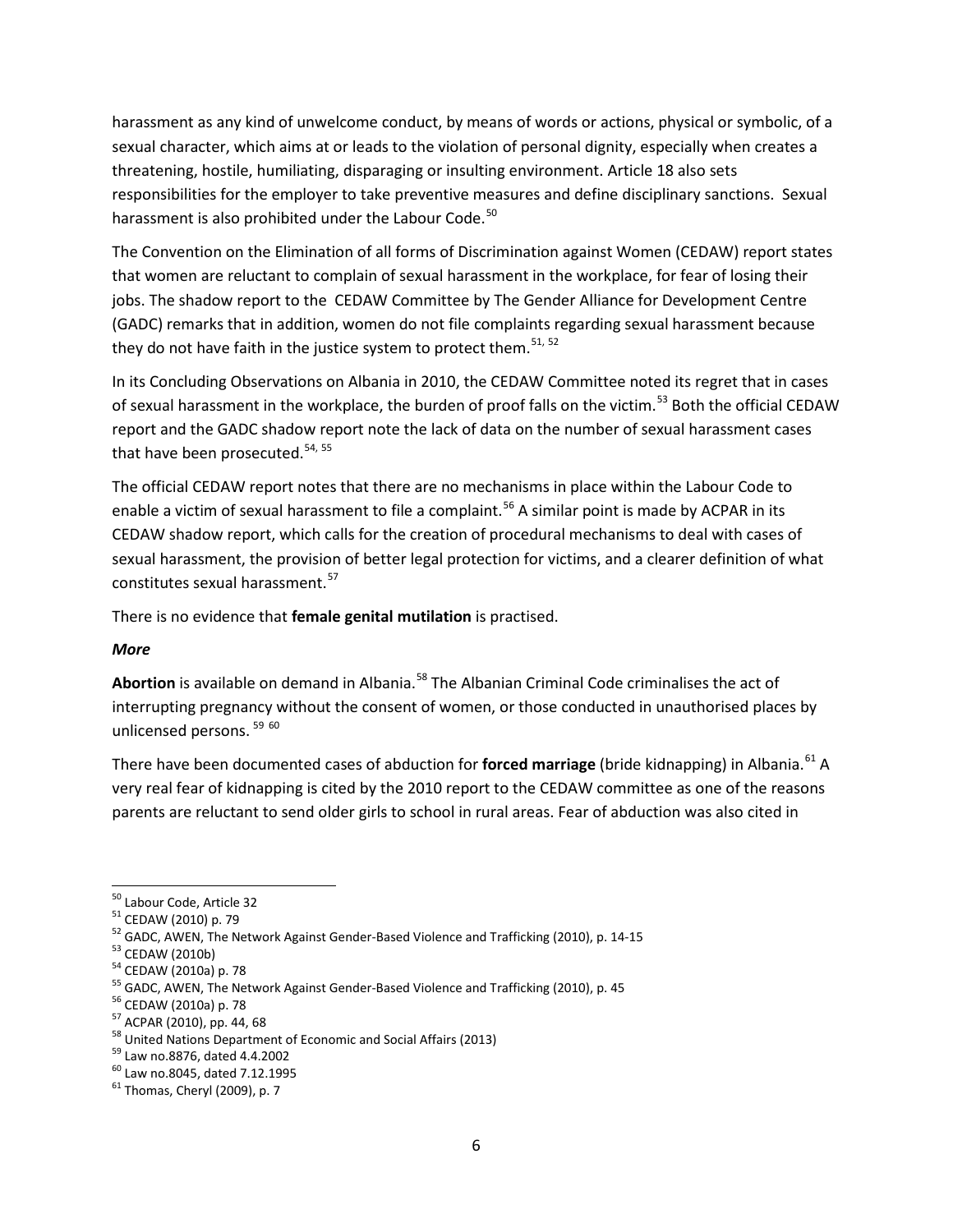research by The United Nations Population Fund (UNFPA) on early marriage as a reason for parents to marry their daughters off while they are still in their teens.  $62, 63$  $62, 63$  $62, 63$ 

### **3. Son bias**

A report by UNFPA points to the importance of sons in transferring the family line, inheriting family property, and financially providing for the family. Albanian society is traditionally patrilineal and therefore sons are necessary to ensure the continuation of the family name and identity. In addition, the same study notes the prevailing belief that sons "protect" the family from physical violence and threats to the family's reputation or honour.<sup>[64](#page-6-2)[65](#page-6-3)</sup>

The male/female **sex ratio** for the working age population (15-64) in 2014 is 0.96 while the sex ratio at birth is  $1.11<sup>66</sup>$  $1.11<sup>66</sup>$  $1.11<sup>66</sup>$ 

There is evidence to suggest that Albania is a country of low concern in relation to **missing women; however**, the situation is improving.

According to 2008-2012 data provided by UNICEF, there is virtually no gender gap in pre-primary school enrolment and a slight gender gap in detriment of girls in regards to primary and secondary education.<sup>[67](#page-6-5)</sup>

### **4. Restricted resources and assets**

Women and men have the same rights to **access, own, and manage land**, under the country's civil code.<sup>[68](#page-6-6)</sup> Customary and religious laws are not valid sources of law under the Constitution, in regard to land rights or any other matters.<sup>[69](#page-6-7)</sup> However, while customary law is not officially recognised in Albania, it has a considerable influence on women's access to and control over land and other resources.<sup>[70](#page-6-8)</sup>

According to the World Bank / Food and Agriculture Organization database, 90% of women-headed households own land in rural areas, while almost 100% have access to land which they can use. It is not clear from this data, however, what independent ownership and access to land women living in male-headed households enjoy.<sup>[71](#page-6-9)</sup>

In practise, after marriage, it is difficult for Albanian women to have access to land, as land belonging to a couple was previously registered in the name of the household head, usually the husband, and women have to take legal action.

<span id="page-6-0"></span>

<span id="page-6-1"></span>

<span id="page-6-2"></span>

<span id="page-6-3"></span>

<sup>&</sup>lt;sup>62</sup> CEDAW (2010a), p. 106<br><sup>63</sup> Boce Elmazi, Elona (2012)<br><sup>64</sup> World Vision & UNFPA, 2012.<br><sup>65</sup> World Vision & UNFPA, 2012.<br><sup>66</sup> CIA[. https://www.cia.gov/library/publications/the-world-factbook/fields/2018.html](https://www.cia.gov/library/publications/the-world-factbook/fields/2018.html) (accessed 0

<span id="page-6-5"></span><span id="page-6-4"></span>

<span id="page-6-6"></span>

<span id="page-6-7"></span>

<span id="page-6-8"></span>

<span id="page-6-9"></span>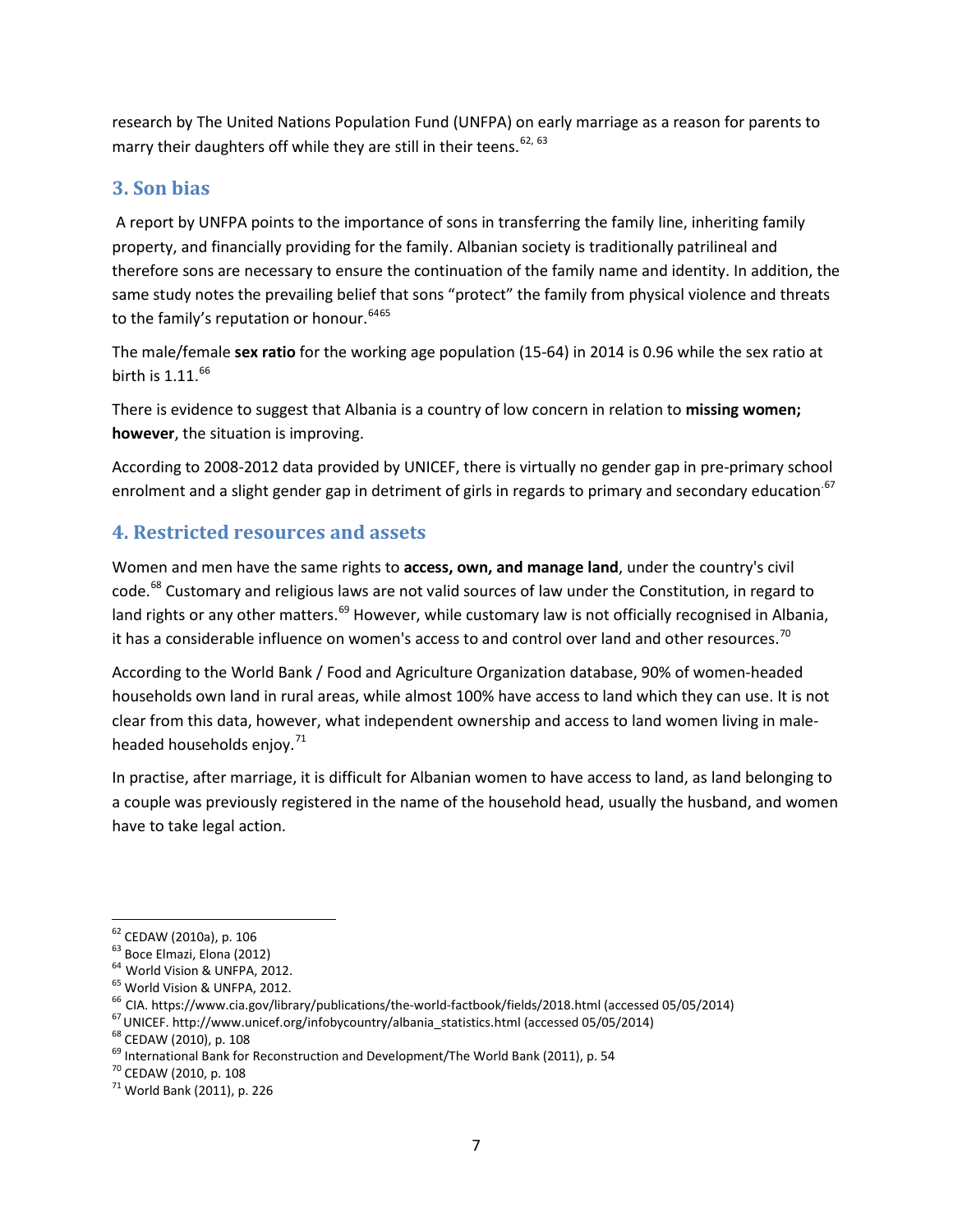Women and men have the same right to own **non-land assets**, under both the Constitution and the Civil Code.<sup>[72](#page-7-0)</sup> Women's rights to property are not dependent on their marital status or type of marriage, and under Albanian law, joint property is to be administered by both spouses.<sup>[73](#page-7-1)</sup> Under the 2012 law, "on registration of immovable properties", any property that a woman owns prior to marriage remains hers after marriage. [74](#page-7-2)."

Article 231 of the Civil Code on "Co-property between spouses" determines that co-property between spouses is regulated with the articles of the Family Code. There are two main property regimes: the legal regime and the regime with a contract. In the case of the legal community regime, the Family Code defines which property and income will be of the community and which property and income will be of the individual. In general, regulations of the regimes regarding property, administration and representation are gender neutral; however, there are issues with their implementation.<sup>[75](#page-7-3)</sup>

Rural women attest to the fact that men rule the majority of households and are typically the official owners of the household land, often disposing of or renting out such land without their wives' consent. Even when women do legally own land, it is often considered to belong to the whole family, and they are not considered to have the right to administer it. According to a shadow report to the Convention on the Elimination of all forms of Discrimination against Women (CEDAW) committee, it is impossible for an individual to be a member of two different farming families simultaneously, making it virtually impossible for women to own land either through membership of their natal family or by marriage into their husband's family.<sup>[76](#page-7-4), [77](#page-7-5)</sup>

Customary and religious laws are not valid sources of law under the Constitution, in regard to land rights or any other matters.<sup>[78](#page-7-6)</sup>

However, in practice, women's rights to own and administer property other than land are limited, particularly for married women. Immovable property is usually registered in the husband's name only, despite the fact that such property should be registered jointly.<sup>[79](#page-7-7)</sup> The 2010 CEDAW official report notes that just 8% of Albanian women (legally) own property.<sup>[80](#page-7-8)</sup>

Women and men have the same rights to access **financial services**, including to apply for **credit and bank loans**. [81](#page-7-9) In practice, bank loans require capital that women do not have, and husbands and male relatives who do own property are usually reluctant to support loan applications on behalf of their wives or female relatives.  $82, 83$  $82, 83$  $82, 83$  According to the official CEDAW report, a government programme is in place to

<span id="page-7-1"></span>

<span id="page-7-3"></span><span id="page-7-2"></span>

<span id="page-7-5"></span><span id="page-7-4"></span>

<span id="page-7-0"></span><sup>&</sup>lt;sup>72</sup> CEDAW (2010a), p. 108<br>
<sup>73</sup> International Bank for Reconstruction and Development/The World Bank (2011), p. 54<br>
<sup>74</sup> Law no. 33/2012 "On registration of immovable properties", article 41/2<br>
<sup>75</sup> Civil Code<br>
<sup>76</sup> CEDA

<span id="page-7-7"></span><span id="page-7-6"></span><sup>&</sup>lt;sup>78</sup> International Bank for Reconstruction and Development/The World Bank (2011), p. 54<br><sup>79</sup>GADC, AWEN, The Network Against Gender-Based Violence and Trafficking (2010), p. 53<br><sup>80</sup> CEDAW (2010a), p. 99<br><sup>81</sup> CEDAW (2010a),

<span id="page-7-8"></span>

<span id="page-7-9"></span>

<span id="page-7-10"></span>

<span id="page-7-11"></span>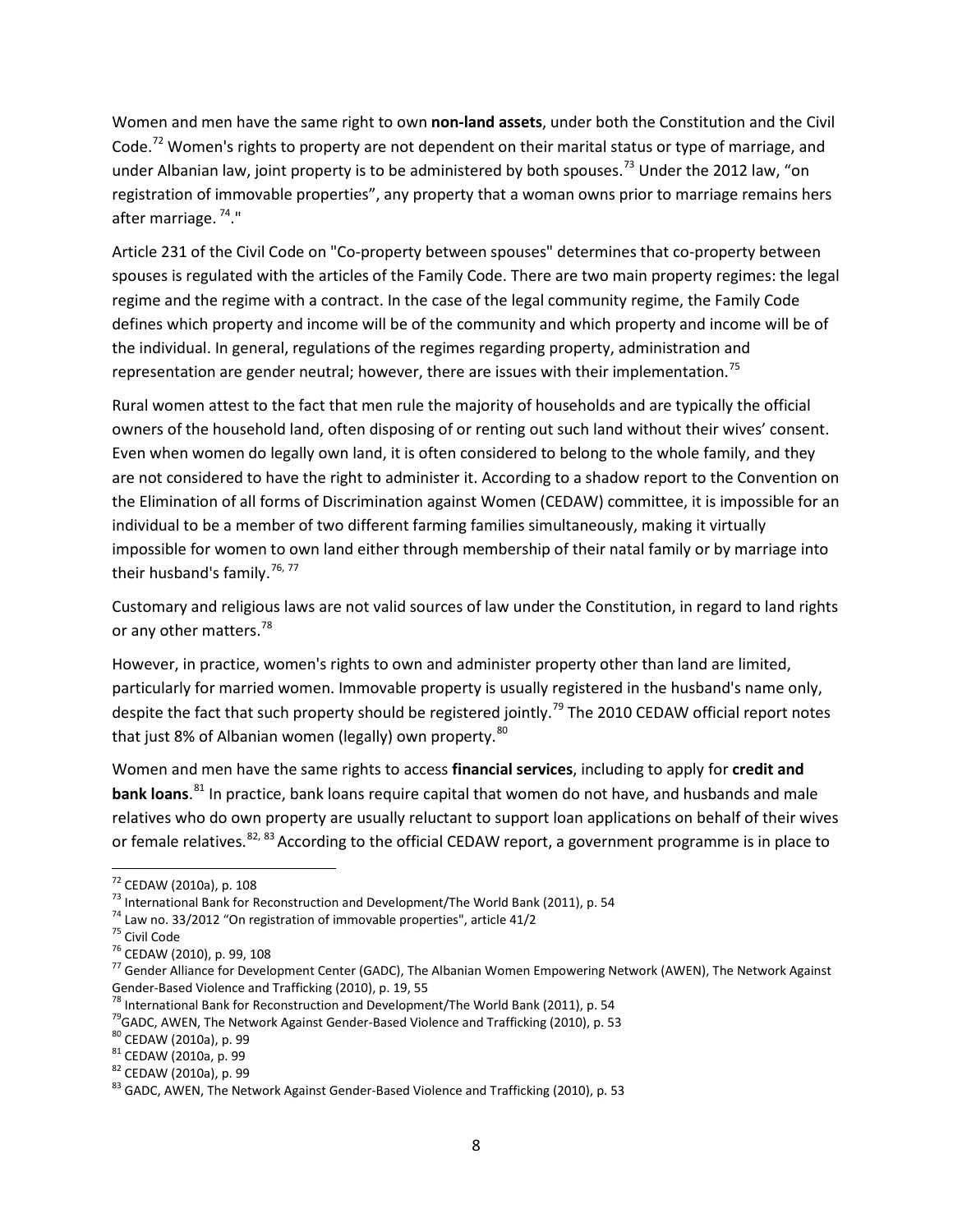encourage more women to join – and lead – agricultural cooperatives, and to provide easier access to credit for women in rural areas.<sup>[84](#page-8-0)</sup>

According to financial inclusion data presented by the World Bank, 23% of adult women had bank accounts in 2011, compared to 34% of men.<sup>[85](#page-8-1)</sup> Data from the Microfinance Information Exchange indicates that in 2012, women made up 22.85% of microfinance recipients. [86](#page-8-2)

## **5. Restricted civil liberties**

There are no legal restrictions on women's **access to public space** in Albania, either within the country or abroad. The Article 38 of the Constitution guarantees every Albanian citizen (regardless of gender) the right to travel freely within the country, apply for a passport, and to choose where to live.<sup>[87](#page-8-3)</sup> In cases of dispute in regard to residence, both spouses have the right to approach the court, and the court will then make a decision based on an assessment of the best interests of both spouses and of any children. [88,](#page-8-4)

Article 55 of the Family Code has envisaged that the dwelling place of the family is the place the spouses select through a common agreement. In case of a disagreement, each of the spouses address the case to the court and the court finds a solution based on the opinion of both spouses and children who are 14 years old. When this is not possible, the court finds the most adequate solution.<sup>[89](#page-8-5)</sup>

The official Convention on the Elimination of all forms of Discrimination against Women (CEDAW) report notes that women may have to seek permission from their husbands or family before travelling within Albania or abroad, placing effective de facto limits on their access to public space and freedom of movement.<sup>[90](#page-8-6)</sup> The CEDAW report states that in rural areas in particular, married women report needing to seek their husband's permission before leaving the house (except in cases of medical emergency).<sup>[91](#page-8-7)</sup>

The 2008 Law on Gender Equality includes a **quota** of 30% of all government-appointed positions and of party lists at election time should be reserved for each gender (thus for women); this applies at the national and sub-national level.<sup>[92](#page-8-8)</sup> The Electoral Code states that "one of the first three names on the multi-name list shall belong to each gender". <sup>[93](#page-8-9)</sup> In article 175, failure to comply with the obligations is punishable with a fine of 1,000,000 Albanian Lek in the case of elections to the Assembly and 50,000 Albanian Lek for elections of local government bodies.

There were 6.4% women elected in the Albanian Parliament in 2005, 7.1% in 2009<sup>[94](#page-8-10)</sup> and 27.9 in 2013.<sup>[95](#page-8-11)</sup>

<span id="page-8-0"></span>

<span id="page-8-1"></span>

<span id="page-8-3"></span><span id="page-8-2"></span>

<span id="page-8-4"></span>

<span id="page-8-5"></span>

<span id="page-8-6"></span>

<span id="page-8-7"></span>

<span id="page-8-8"></span>

<span id="page-8-9"></span>

<span id="page-8-11"></span><span id="page-8-10"></span>

<sup>&</sup>lt;sup>84</sup> CEDAW (2010a), p. 103<br><sup>85</sup> World Bank (accessed 28 July 2013)<br><sup>86</sup> Microfinance Information Exchange (2013) Database (accessed 21 June 2013)<br><sup>87</sup> CEDAW (2010a), p. 57, 110<br><sup>88</sup> CEDAW (2010a), p. 57, 108, 110<br><sup>89</sup> Fami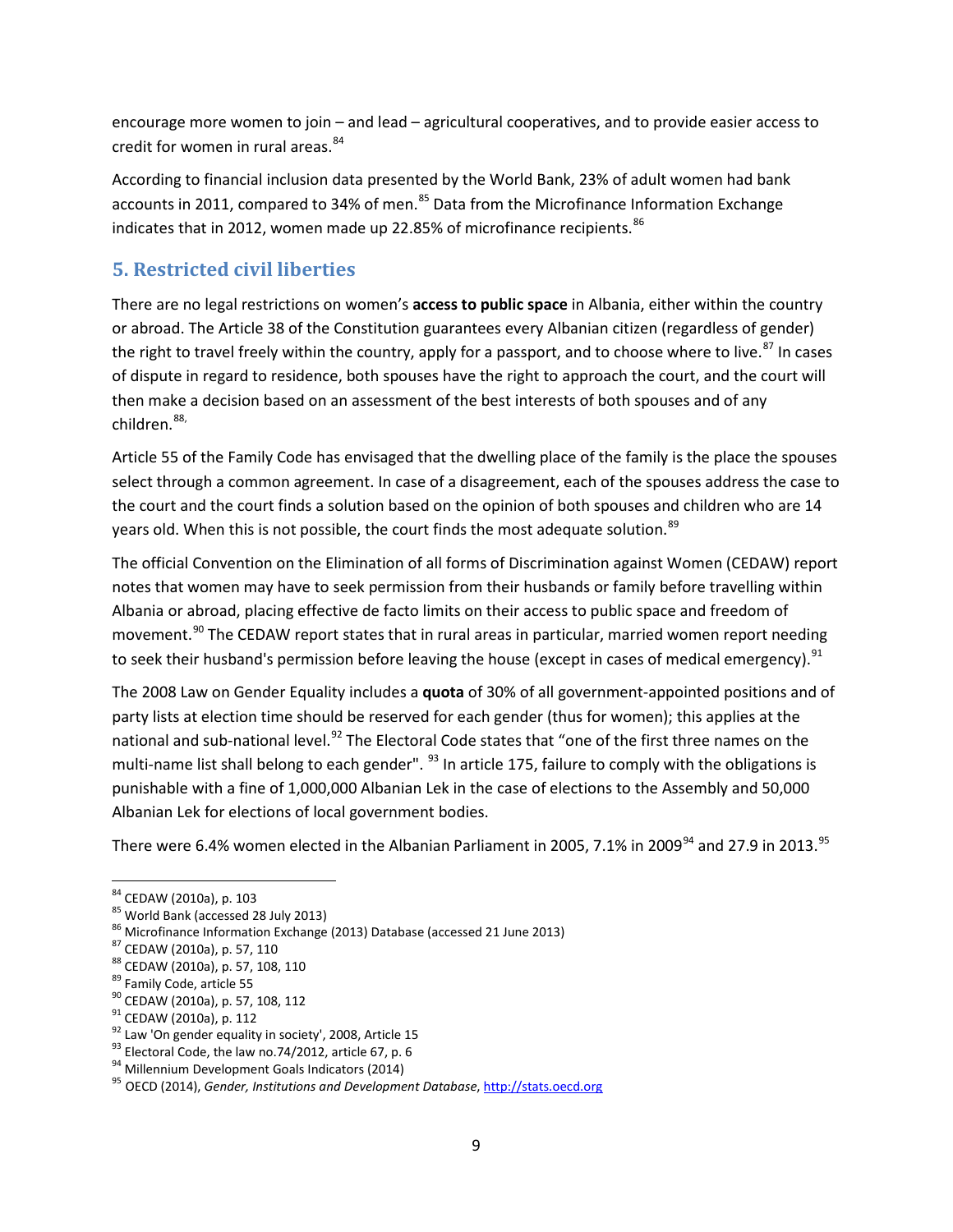#### *More*

Article 26 of the Gender Equality law prohibits gender discrimination and gender stereotyping in the **media**, and acknowledges the important role of media in challenging gender inequality and in increasing general awareness of equality between women and men. In particular, it prohibits the broadcasting, printing and publication of information that contains gender differences or displays gender stereotyping attitudes. According to the Albanian Coalition for the Preparation of Alternative Reports (ACPAR), the media in Albania is heavily male dominated, with few women journalists reporting on 'hard news' issues, and women politicians and commentators rarely consulted as sources of information on news items. The print and broadcast media principally reinforce the existing gender stereotypes in Albanian society of women as weak and vulnerable, In particular, victims of sexual violence are often portrayed in an insensitive, unprofessional, and sensationalist way. $96$ 

The Labour Code prohibits discrimination based on gender that infringes on the right of the individual to be equal in **employment** and training, in employment procedures, in labour conditions, in performance of duties, in remuneration, social assistance, in signing the employment contract and to participate in trade unions, and also states that gender should not be considered in decisions on hiring of employees.<sup>[97](#page-9-1)</sup> It foresees a special protection for women, including "Prohibition of work of pregnant women and young mothers" and "protection of employment of women".<sup>[98](#page-9-2)</sup> Discrimination on the basis of gender is also prohibited under the law 'On gender equality', which requires employers to protect employees from sexual harassment and discrimination in the workplace.<sup>[99](#page-9-3)</sup>

The law "On protection from discrimination", prohibits discrimination in labour relations, outlines the obligations of the employers and the rights of employees and provides remedies for protection.  $^{100}$  $^{100}$  $^{100}$ 

The Commissioner for Protection from Discrimination examines complaints from persons or groups of persons who claim that they have been discriminated against and from organisations that have a lawful interest to act in the name of a person or group of persons who claim discrimination.

In its Concluding Observations, the CEDAW Committee urged the Albanian authorities to provide better support to women facing **gender discrimination in the workplace** as well as in other contexts. In particular, the Committee urged the state to reverse the burden of proof in cases of alleged discrimination on the grounds of sex and gender. $101$ 

Under the Social Insurance Act, pregnant Albanian women are entitled to 365 days of paid **maternity leave**. [102](#page-9-6) A woman on maternity leave receives 80% of her salary for the 35 days before she gives birth and for 150 days after the birth, and then receives 50% of her salary for the remaining period of her

 $\overline{\phantom{a}}$ 

<span id="page-9-2"></span>

<span id="page-9-4"></span><span id="page-9-3"></span>

<span id="page-9-1"></span><span id="page-9-0"></span><sup>&</sup>lt;sup>96</sup> ACPAR (2010), p. 56-58<br><sup>97</sup> Labour Code, Articles 15 and 146<br><sup>98</sup> Labour Code, articles 104, 105/a<br><sup>99</sup> Law 'On gender equality in society', 2008, Articles 16-23<br><sup>100</sup> Law no. 10 221 articles 12, 13 & 15, dated 04.02

<span id="page-9-5"></span>

<span id="page-9-6"></span>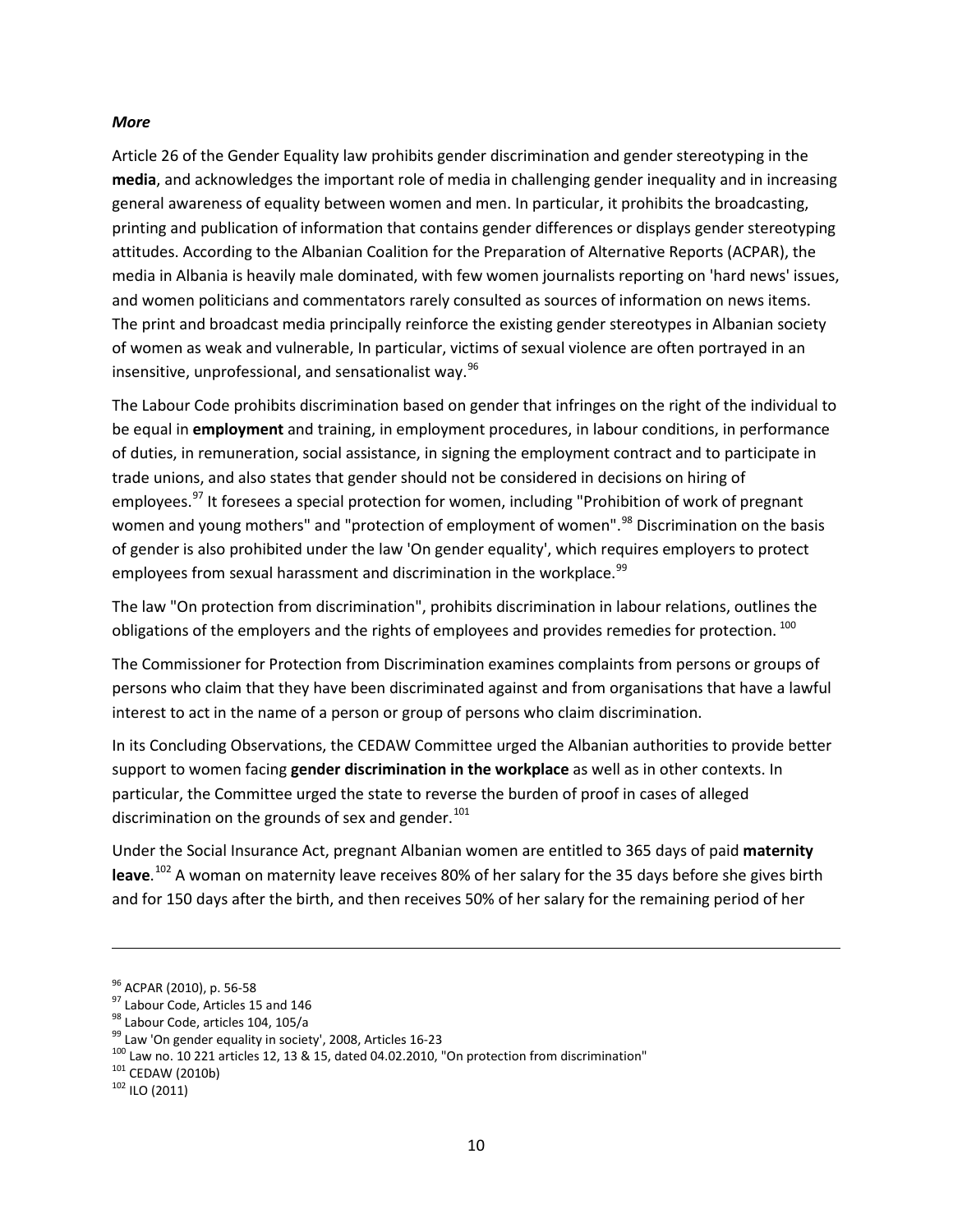maternity leave.<sup>[103](#page-10-0)</sup> Maternity leave is financed by the Social Insurance System, which is financed by the contributions of employers and the insured.[104](#page-10-1)

<span id="page-10-1"></span><span id="page-10-0"></span><sup>&</sup>lt;sup>103</sup> People's Assembly Act on Social Insurance in Albania, 9 July 2007<br><sup>104</sup> People's Assembly Act on Social Insurance in Albania, 9 July 2007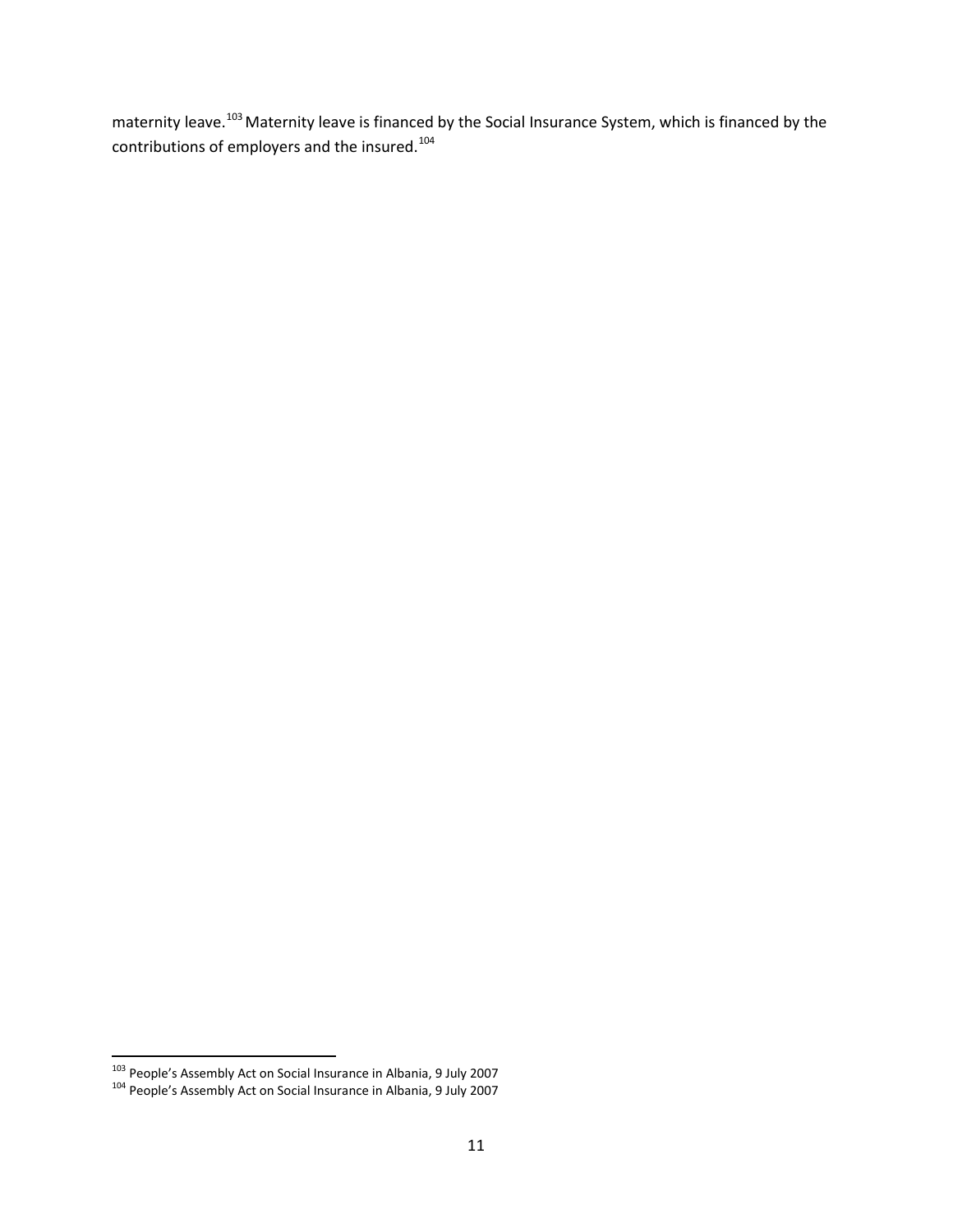### **Sources**

Albanian Coalition for the Preparation of Alternative Reports (ACPAR) (2010) 'CEDAW Shadow Report on situation of women and girls in Albania', ACPAR, Tirana.

Albanian Women Empowering Network (AWEN) Report, "Enforcement of the law no.9669, dated 18.12.2006, 'On measures against violence in family relations'", Findings from the monitoring of court decisions with object issuing urgent protection orders/protection orders in the District Judicial courts of Shkodra, Durresi, Elbasani, Pogradeci, Vlora, Dibra and Saranda*,* 2013.

Amnesty International (2010) Amnesty International Report 2009, State of the World's Human Rights, London: Amnesty International.

Amnesty International (2013) *Amnesty International Report 2013: State of the World's Human Rights,*  Amnesty International, London.

Boce Elmazi, Elona (2012) 'Republic of Albania: Child Marriage', UNFPA Albania / UNFPA EECARO, Tirana/Istanbul.

CEDAW (2010a) Consideration of reports submitted by States parties under article 18 of the Convention on the Elimination of All Forms of Discrimination against Women Third periodic report of States parties Albania', CEDAW/C/ALB/3, CEDAW, New York.

CEDAW (2010b) Concluding observations of the Committee on the Elimination of Discrimination against Women Albania, CEDAW/C/ALB/CO/3, CEDAW, New York.

CLCI, Mandro A., Bozo A., and Anastasi A., "Report on knowledge and implementation of the gender equality standards in court decisions", Tirana, December 2013, p.57. Preparation and publication of this report is supported by UNDP Albania and the Government of Sweden. This report is available in the website of CLCI www.qag-al.org.

Council of Europe Treaty Office (2013) 'Council of Europe Convention on preventing and combating violence against women and domestic violence CETS No.: 210: Chart of signatures and ratifications', <http://www.conventions.coe.int/Treaty/Commun/ChercheSig.asp?NT=210&CM=&DF=&CL=ENG> (accessed 15 July 2013).

Gender Alliance for Development Centre (GADC), The Albanian Women Empowering Network (AWEN), The Network Against Gender-Based Violence and Trafficking (2010) 'Shadow report on the implementation of the CEDAW convention in Albania', GADC, Tirana.

Human Rights Council (2009) Compilation Prepared By The Office Of The High Commissioner For Human Rights, In Accordance With Paragraph 15(B) Of The Annex To Human Rights Council Resolution 5/1. Albania, A/HRC/WG.6/6/ALB/2, UN General Assembly Human Rights Council, Geneva.

INSTAT (2013), Domestic Violence in Albania: National Survey 2013, p.33. http://www.sl.undp.org.

International Bank for Reconstruction and Development/The World Bank (2011) Women, Business and the Law 2012: Removing Barriers to Economic Inclusion. Measuring gender parity in 141 economies, IBRD / World Bank, Washington, D.C.